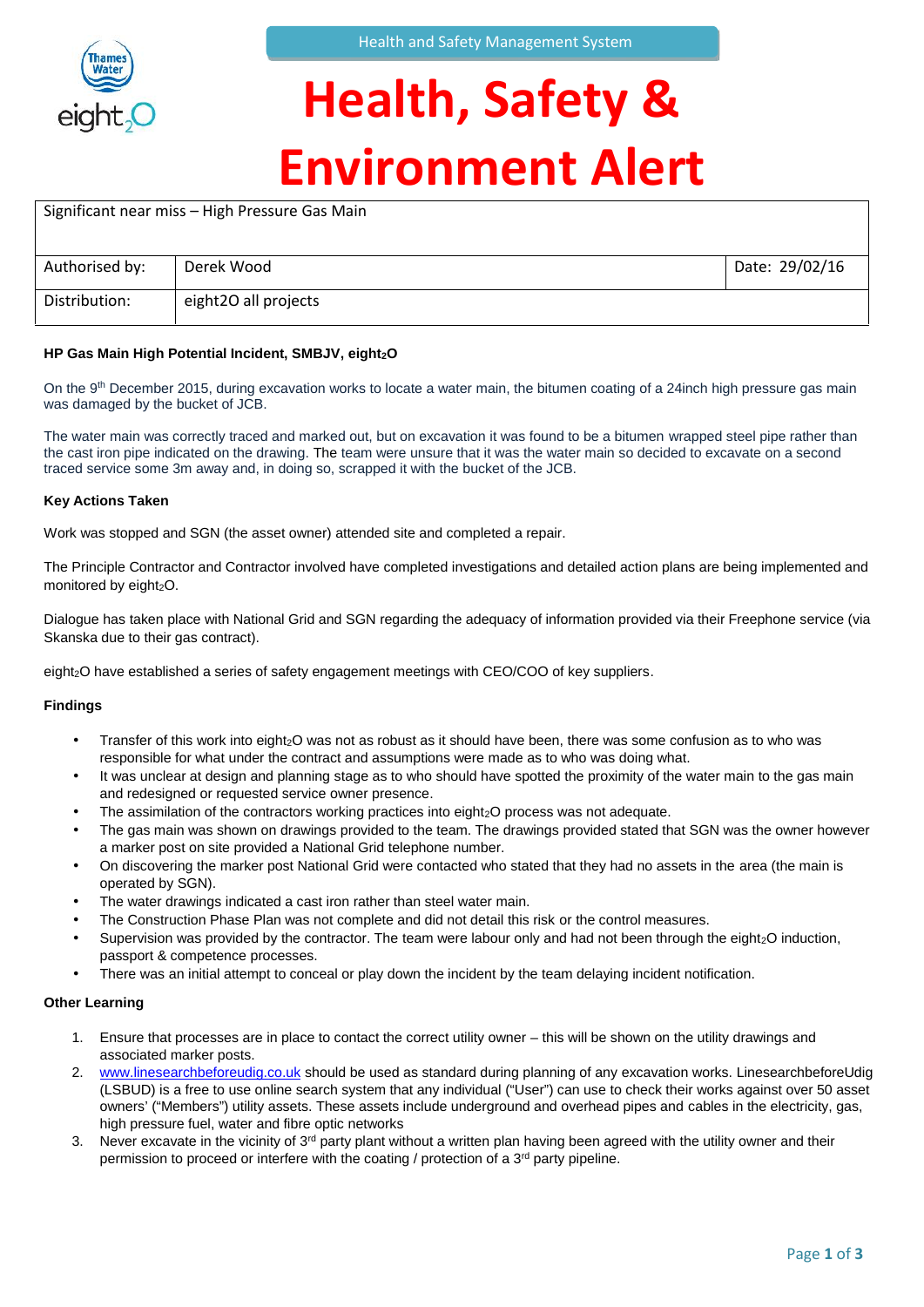

# **Health, Safety & Environment Alert**

| Significant near miss - High Pressure Gas Main |                      |                |  |  |
|------------------------------------------------|----------------------|----------------|--|--|
| Authorised by:                                 | Derek Wood           | Date: 29/02/16 |  |  |
| Distribution:                                  | eight2O all projects |                |  |  |

**Remember causing damage to a 3rd party pipeline will result in catastrophic results.**

Briefing for alert

We the undersigned have been made aware of the contents of this briefing. If we are unable to carry out the work safely or if the environment is at risk, we agree that we must immediately stop work and inform our manager/supervisor.

| Date | <b>Name</b> | Signature |
|------|-------------|-----------|
|      |             |           |
|      |             |           |
|      |             |           |
|      |             |           |
|      |             |           |
|      |             |           |
|      |             |           |
|      |             |           |
|      |             |           |
|      |             |           |